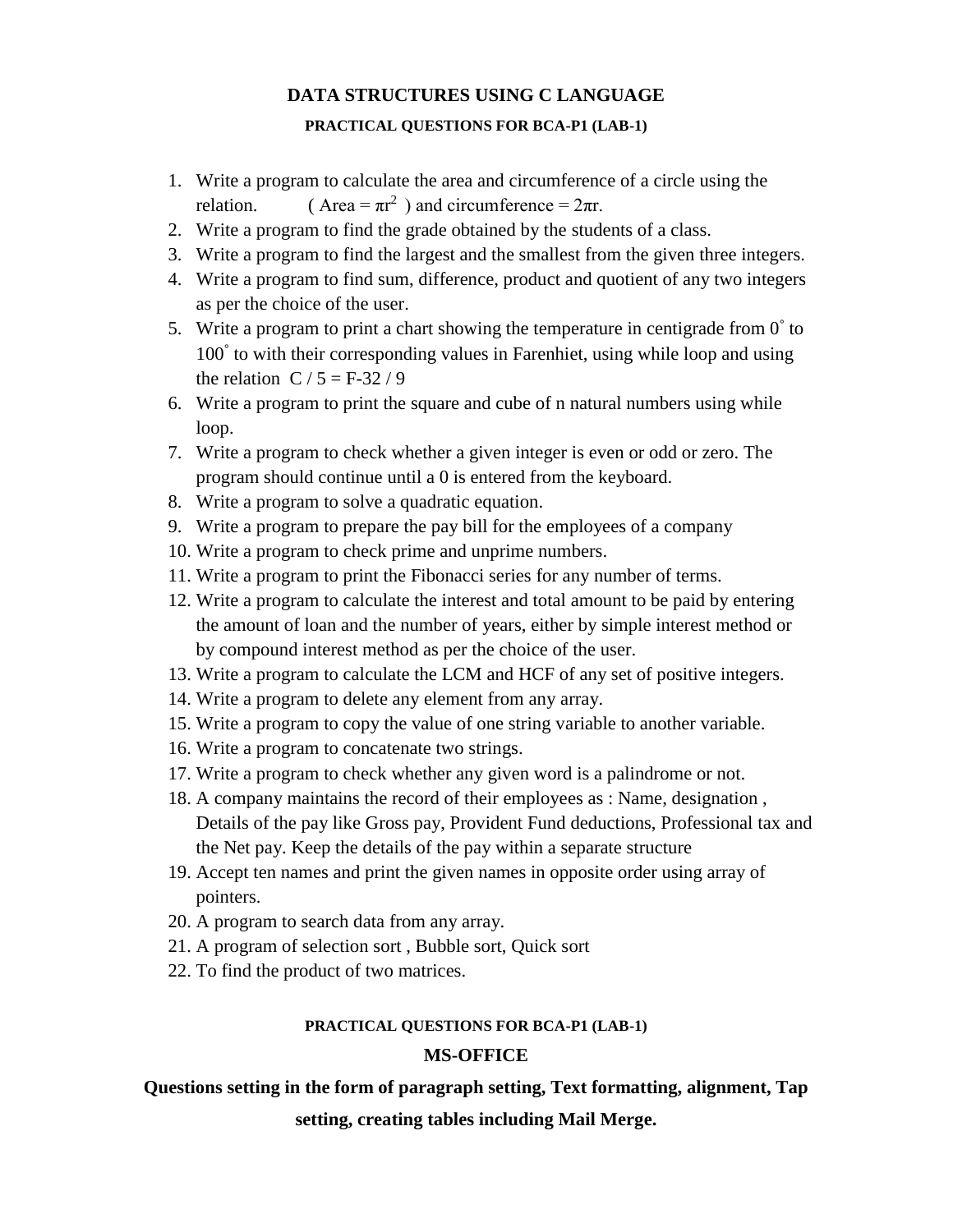### **PRACTICAL EXERCISES FOR BCA-P2 (LAB 2)**

### **VISUAL BASIC PROGRAMMING**

- 1. To write a Visual Basic application for calculator that will perform simple as well as complex calculations.
- 2. To write a Visual Basic application for inserting and deleting strings from the list box.
- 3. To develop a visual basic application for displaying the contents of the selected file using the file list box , directory list box and drive list box.
- 4. To write a Visual Basic application to make a label to scroll from left to right and vice versa and change the mouse icon at each of the 8 \* 8 cells.
- 5. To create a menu editor with cut, copy and paste operations and search the word in the text.
- 6. To create a Visual Basic application for a basic designer for drawing Line, Circle, Rectangle, Ellipse and Triangle.

#### **WINDOWS PROGRAMMING**

- 1. Activate the start menu and view the options available.
- 2. See the contents of the programs option.
- 3. Start a Paint Application.
- 4. Start a Note pad Application.
- 5. Minimize note pad Application.
- 6. Maximize the paint Application.
- 7. Write a small note in Note pad and save.
- 8. Calculate 259650 \* 7659 and see the result.
- 9. Go to the Dos prompt and find out the number of files in C : drive.
- 10. Go back to the windows desktop.
- 11. Change the wall paper of the Desktop.
- 12. Change the appearance of windows in your system by changing the color settings.
- 13. Set and appropriate screen saver using the control panel.

#### **SOFTWARE ENGINEERING**

- 1. Describe as many source of information as you can think of that should be consulted in order to perform a domain analysis for each of the following systems.
	- a. Airline Reservation System
	- b. The investments System
- 2. You are developing a system for managing the processes of a small town public library. List all the actors for this system.
- 3. An organization has three categories of employees : Professional staff, technical staff and support staff. The organization also has departments and divisions. Each employee belongs to either a departments or a divisions. Draw a class diagram corresponding to this. Assume that there will be different attributes or operations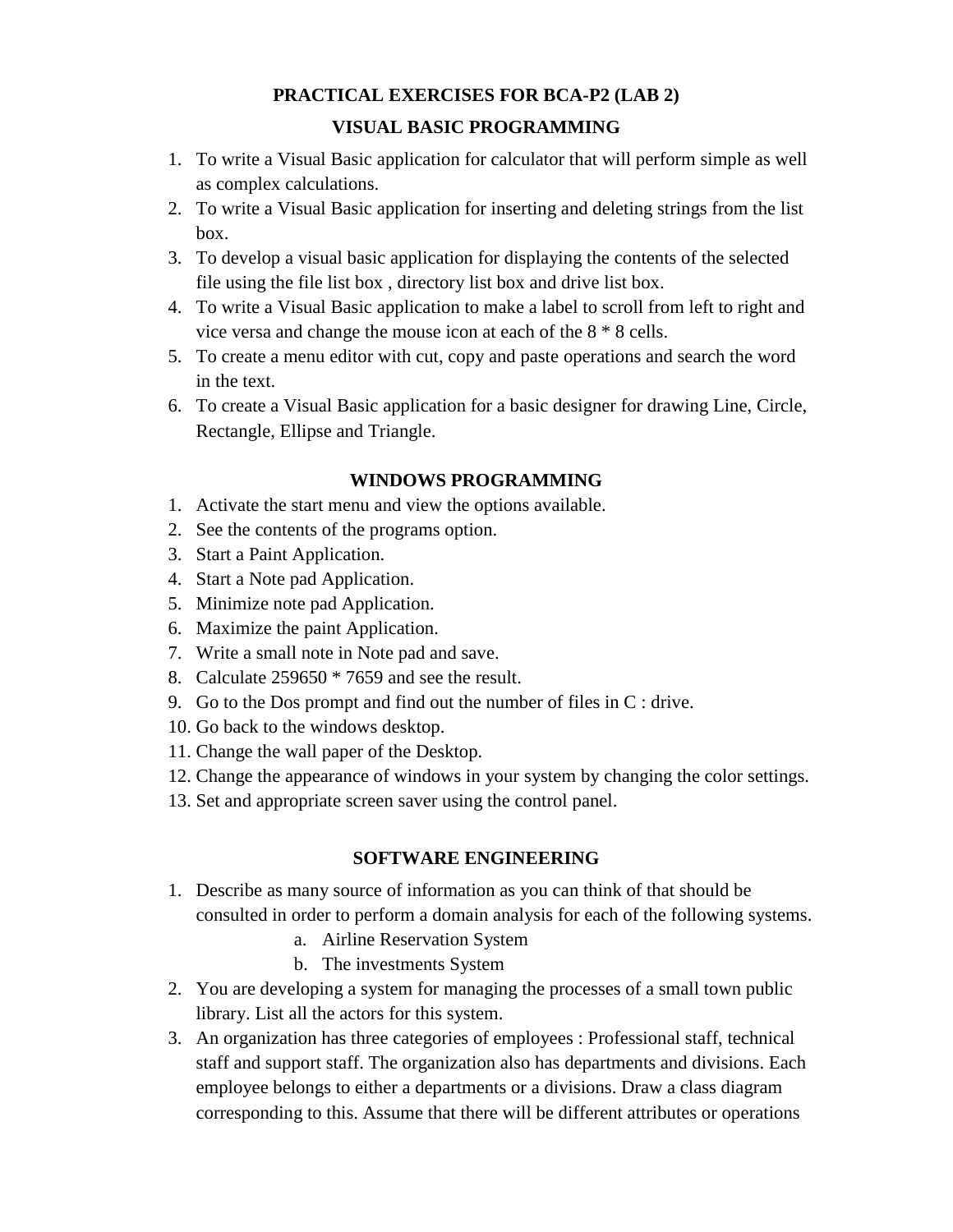in all the classes, and that people will never need to change from one category to another.

- 4. Show a hierarchy of vehicle parts. Show how this hierarchy might be better represented using the General Hierarchy pattern.
- 5. Imaging you were planning to develop the following types of software projects. What different kinds of users should you anticipate? Consider each of the issues mentioned.
	- a. An air traffic control system
	- b. A payroll system
- 6. Develop E-R diagram for the following
	- a. Customers make orders
	- b. People work in departments
	- c. Customers buy items
	- d. Deliveries of parts are made to customers.
- 7. The list of problems that are to be attempted during the prescribed lab sessions
	- a. Project Planning
	- b. Requirement Analysis
	- c. Design
	- d. Testing
- 8. Data flow model of a car assembly plant.
- 9. Assume that the size of an organic type software product has been estimated to be 32.000 lines of source code. Assume that the average salary of software engineers is Rs.15,000 per month. Determine the effort required to develop the software product and the nominal development time.
- 10. How to document the Functional Requirements?
	- a. Withdraw Cash from ATM
	- b. Search Availability in Library
- 11. Draw level 0 (context level) and level 1 data flow diagrams for the following students' Academic Record Management Software.
	- a. A set of course are created . Each course consists of a unique course number, number of credits, and the syllabus.
	- b. Students are admitted to courses. Each student's details include roll number, address, semester number and the courses registered for the semester.
	- c. The marks of a student for various units credited are keyed in.
	- d. Once the marks are keyed in, the SWA (semester weighted average) is calculated.
	- e. The recent marks of a student are added to his previous marks and a weighted average based on the credit points for various units is calculated.
	- f. The marks for the current semester are formatted and printed.
- 12. State chart diagram for an order object.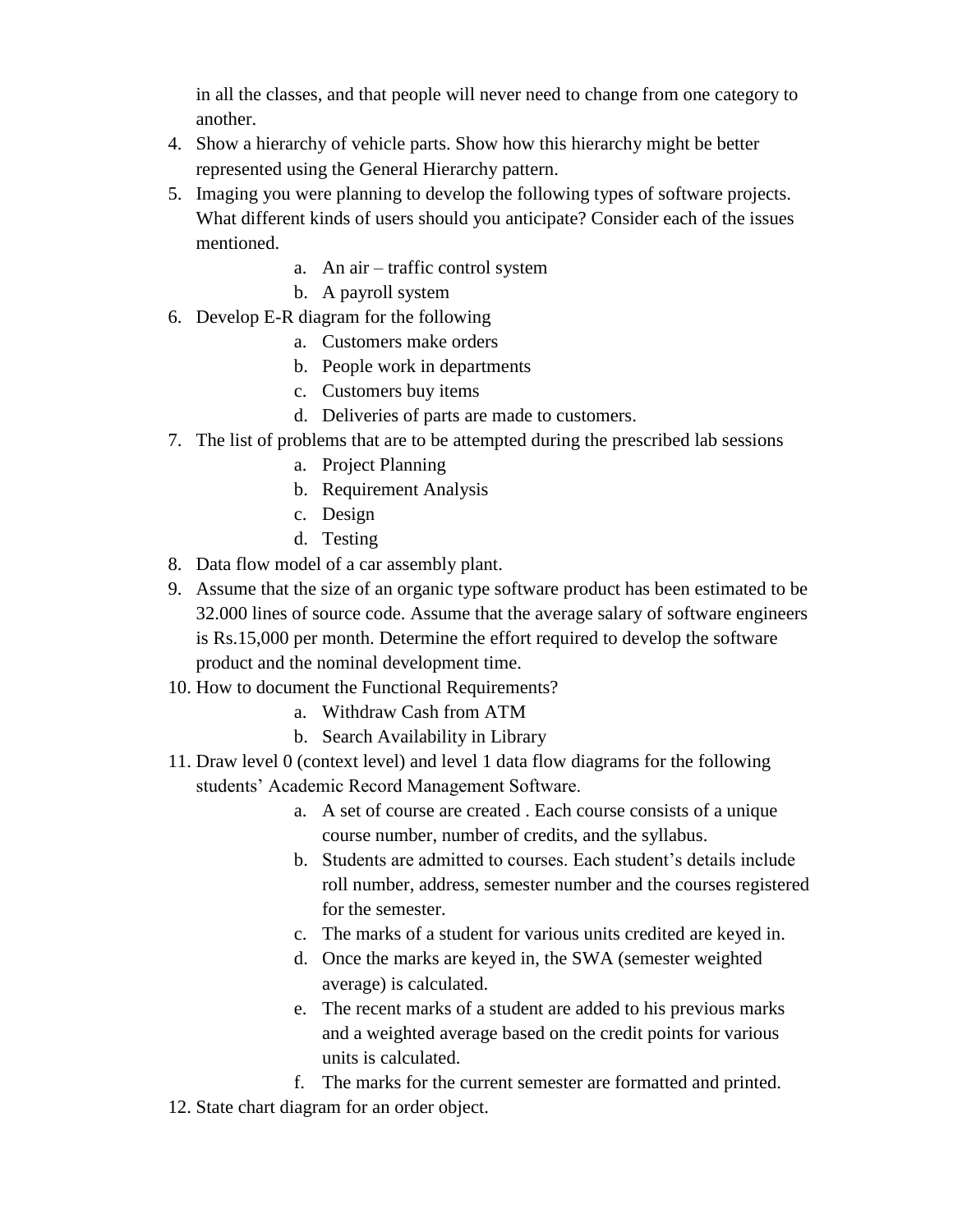## **PRACTICAL EXERCISES FOR BCA-P3 (LAB-3) C++ OBJECT ORIENTED PROGRAMMING**

- 1. Write a C++ program to calculate average marks scored by a student for 3 subjects.
- 2. Write a C++ program to find the area and perimeter of a circle and rectangle.
- 3. Write a C++ program to swap two numbers.
- 4. Write a C++ program to find largest of three numbers.
- 5. Write a C++ program to find the maximum number among three numbers.
- 6. Write a C++ program to generate Fibonacci series.
- 7. Write a C++ program to perform string manipulation.
- 8. Find the length of a string. Compare two strings, Concatenate two strings, Reverse a string, Copy a string to another location.
- 9. Write a C++ program to find quotient and remainder of 2 numbers.
- 10. Write a C++ program to manipulate the class account using classes and function. A user should be able to perform the following functions. a. Deposit money. b. Withdraw money, c. Calculate the interest d. Check the total balance in his account.
- 11. Write a C++ program to generate Prime numbers between 1 and 50.
- 12. Write a C++ program to perform matrix addition and multiplication.
- 13. Write a C++ program to check whether the given matrix is a sparse matrix or not.
- 14. Write a C++ program to overload unary minus operator.
- 15. Write a C++ program to calculate total sales and average sales made by a salesman.
- 16. Write a C++ program to for construction in Derived Class to produce the report a employee in a company.
- 17. Write a C++ program to display the student details using pointers.
- 18. Write a C++ program to convert ASCII value to its equivalent character.
- 19. Write a C++ program to overload a function to calculate volume of cube, cylinder and rectangular box.
- 20. Write a C++ program to create a class template to find the maximum of two numbers.